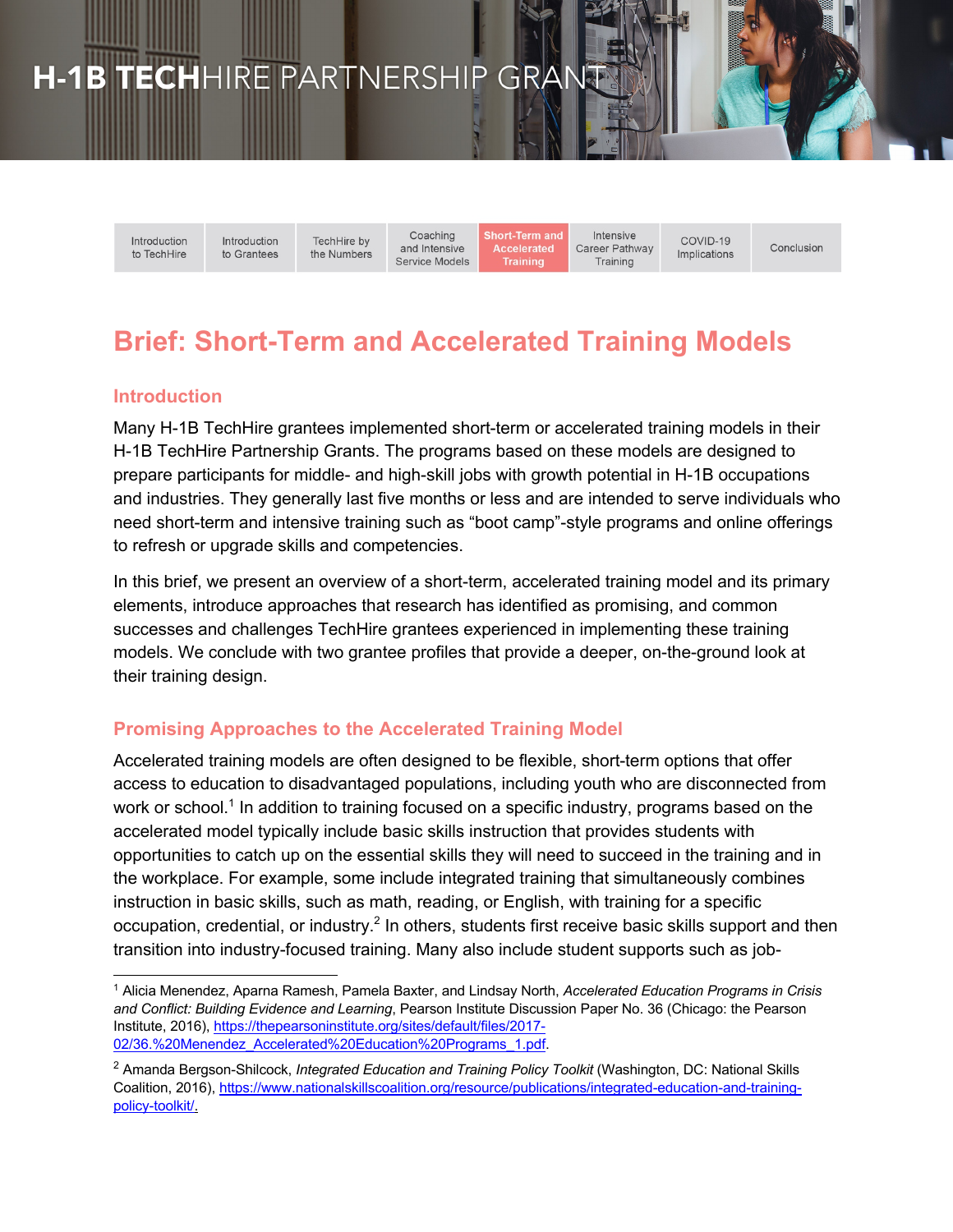readiness counseling and test-preparation workshops for students who will have to take credentialing exams. Work-based learning or employment opportunities are also key components of many accelerated models.

Research from the Urban Institute indicates that accelerated training is a promising approach to helping lower-skilled adults attain credentials more quickly than they might have otherwise.<sup>3</sup> However, training alone may not be enough to ensure that participants reach their longer-term goals, including employment, career growth, and higher earnings. A compilation of research and a synthesis of TechHire grantees' experiences suggest that the following components play a key role in the success of short-term, accelerated models:

- § A variety of training modalities
- Tailored, flexible, and participant-centered approaches that offer comprehensive support
- Collaborative curriculum design and implementation
- Strong employer connections that inform program design and offer pipelines to employment

Here's a look at each one of those components in turn.

#### *Varied Training Modalities*

Because of the ways in which accelerated programs are delivered, they must differ from traditional higher education formats. Research on brain architecture and adult learning indicates that learning involves both body and mind; therefore, accelerated training must be structured to appeal to both mechanisms.<sup>4</sup> A literature review on accelerated education programs from the Pearson Institute recommends that teaching methodologies should be interactive and learnercentered, incorporating several aspects of multiple-intelligence learning when possible.<sup>5</sup> Effective models include opportunities for participants to practice the skills they're learning through intensive hands-on activities like in-person simulations or "games" and on-the-job training. Coupled with online applications or digital workplace simulations, these approaches can significantly increase the efficacy of accelerated, boot camp-style models.<sup>6</sup>

<sup>3</sup> Theresa Anderson, Daniel Kuehn, Lauren Eyster, Burt Barnow, and Robert Lerman, *New Evidence on Integrated Career Pathways: Final Impact Report for Accelerating Opportunity* (Washington, DC: Urban Institute, 2017), https://www.urban.org/research/publication/new-evidence-integrated-career-pathways/view/full\_report.

<sup>4</sup> Drick Boyd, "Effective Teaching in Accelerated Learning Programs," *Adult Learning* 15, no. 1-2 (January 2004): 40– 43, https://journals.sagepub.com/doi/abs/10.1177/104515950401500111.

<sup>5</sup> Menendez et al., *Accelerated Education Programs in Crisis and Conflict*.

<sup>6</sup> Martha Laboissiere and Mora Mourshed, "Closing the Skills Gap: Creating Workforce-Development Programs That Work for Everyone," McKinsey and Company (blog), February 13, 2017, https://www.mckinsey.com/industries/publicand-social-sector/our-insights/closing-the-skills-gap-creating-workforce-development-programs-that-work-foreveryone#.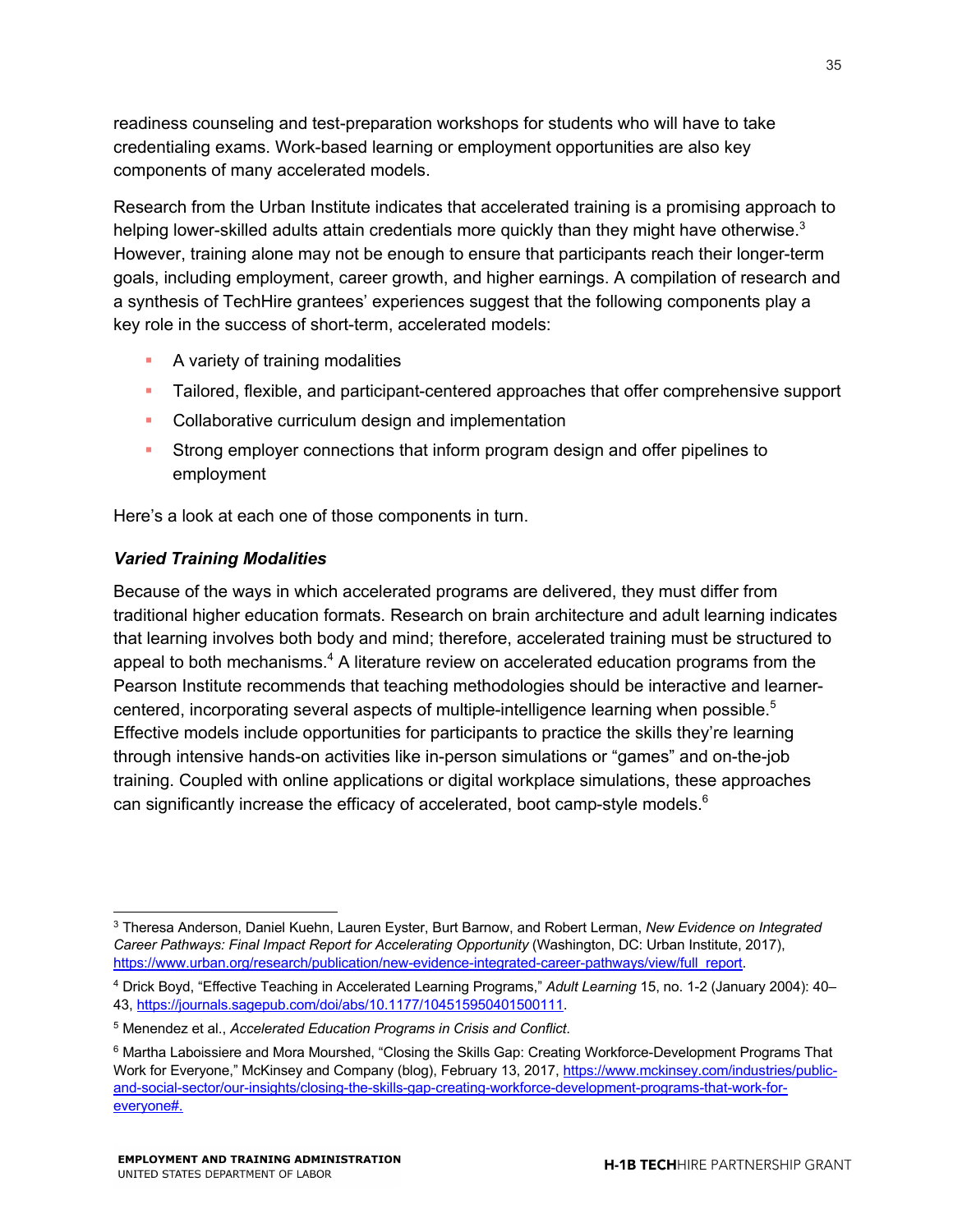For example, **Employ Milwaukee**, based in Milwaukee, WI, enhances classroom learning in IT training by offering participants opportunities to refurbish computers, docking stations, and memory boards.<sup>7</sup> Multimodal training strategies such as these can help reinforce learning and ensure that participants are ready to enter the workforce armed with real-world skills.

Other TechHire grantees have found that supplemental offerings can complement traditional instruction and hands-on training to further promote growth and learning. For example, TechHire grantee **JFF**, based in Boston, MA worked with subgrantees General Assembly and Per Scholas, located in New York City, NY, Atlanta, Georgia, and DC to offer boot camps and held employer visits to keep students engaged and expose them to potential job opportunities*.*

#### *Tailored, Supportive, and Participant-Centered Design*

TechHire grantees targeted students with barriers to employment, including youth and young adults, those with limited work experience, justice-involved youth and adults, young parents, people with limited English proficiency, people with disabilities, and incumbent workers in need of upskilling. Improving economic mobility for these target populations requires more than training and credentials. Tailored services that meet participants where they are and provide support to address life's obstacles are also critical to promoting success.

Participant-centered design in programs like TechHire could include positive youth development approaches, which address the developmental needs of young people by, for example, providing leadership opportunities or offering mentoring or coaching from trusted adults. Successful programs also address barriers to participation, which could include difficulties in meeting basic needs such as transportation, child care, and food. Support may also include referrals that connect participants to physical or mental health care services.<sup>8</sup> When comprehensive supports are developed as integrated components of the model, programs can better ensure that participants address and overcome barriers.<sup>9</sup>

Midlands Technical College (MTC), based in Columbia, South Carolina, takes a holistic approach to supporting participants on various levels via multiple "touch points." Participants are in constant communication with MTC staffers, who play distinct roles in encouraging and supporting participants through a continuum of services. The college understands that students have lives outside the classroom, and organizers have therefore built flexibility into the program's design. For example, students with demanding work schedules can choose to attend class in the evening instead of during the day. Students who get sick or suffer medical emergencies can make up a course at a later time. Others receive referrals to college

<sup>7</sup> U.S. Department of Labor, *A Future to Be Proud of: Connecting TechHire IT Job Candidates With Good Jobs* (Washington, DC: U.S. Department of Labor, n.d.), https://h1btechhire.workforcegps.org/- /media/Communities/H1BTechHire/files/2019-Success-Stories/EmployMilwaukee\_TechHire-SS\_DSI-Final.ashx (link immediately downloads a PDF).

<sup>8</sup> Louisa Treskon, *What Works for Disconnected Young People: A Scan of the Evidence*, (New York: MDRC, 2016), https://disconnectedyouth.issuelab.org/resources/25634/25634.pdf.

<sup>9</sup> Randall Wilson, *Lessons Learned from Accelerating Opportunity*, (Boston: JFF, 2015), https://www.jff.org/resources/lessons-learned-accelerating-opportunity/.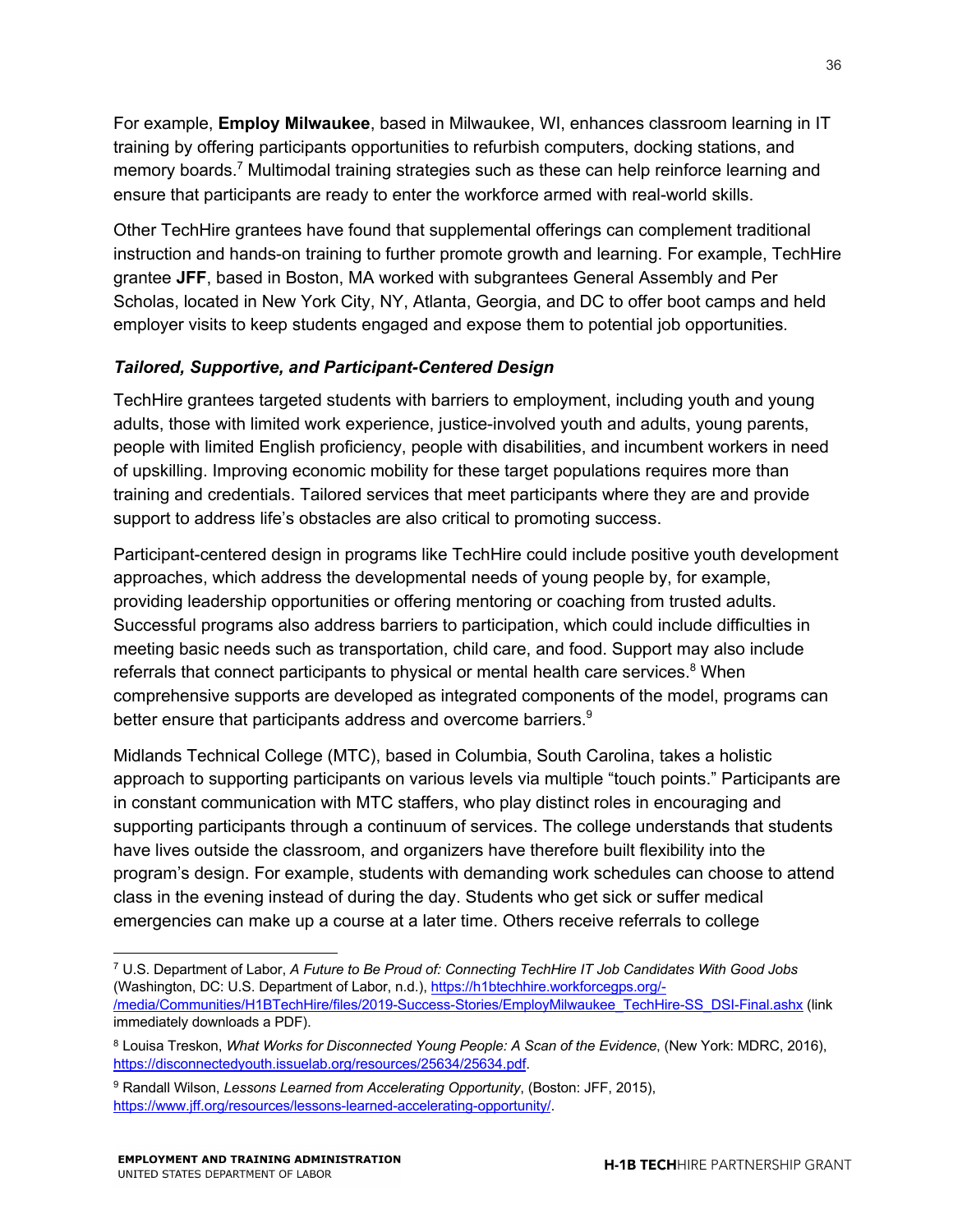counselors or outside providers of services, such as legal aid, housing assistance, child care, or mental health resources.<sup>10</sup>

#### *Collaborative Curriculum Design and Teaching*

Collaboration between multiple organizations in designing curriculum and teaching can result in highly effective programs that train participants in basic and industry-specific skills, as well as in leveraging the strengths of organizations with complimentary expertise. One promising approach is Integrated Education and Training (IET). IET models are designed so participants receive simultaneous instruction in basic skills as well as occupation or industry-specific training.11 This intentional collaborative design process brings together institutions of higher education, nonprofit education and training providers, workforce development boards, employers and business community members, or two or more similar organizations to build relevant accelerated training. Collaboration from employers is especially important in designing curriculum from the start, as this ensures instructional relevance and often leads to work-based learning opportunities. These models also ensure that basic skills, workforce education, and supportive services are all part of an accelerated instructional approach.

IET models and this type of collaboration are often designed with a "team teaching" approach in which two instructors—one with expertise in adult learning and basic skills, and another with expertise in the targeted industry or occupation—share teaching and learning outcomes. These collaborative models have potential to be an effective adult learning innovation—in which students complete basic skills classes before proceeding to job-related coursework. However, they can be discouraging for many participants, who often struggled in basic school courses that did not have specific relevance to their career interests.<sup>12</sup>

One of the best examples of integrated education and training and collaborative curriculum design is MI-BEST and MI-BEST lite at **Montgomery College**, based in Rockville, MD. The college provided instruction to Limited English Proficient (LEP) students enrolled in TechHire classes prior to March 2020. Specifically, the classes provided MI-BEST/MI-BEST-L instruction to A+, database, and desktop support courses. The college worked closely with entry-level Bridges to Technology and other college departments, such as its Workforce Development and Continuing Education programs, to create equitable learning pathways for students out of those programs and into training under TechHire.

JFF's subgrantees, General Assembly and Per Scholas, also recognized the value of a collaborative design process and worked together to develop CodeBridge. A 17-week webdevelopment course, CodeBridge begins with four weeks of training preparation provided by Per

<sup>10</sup> U.S. Department of Labor, *Midlands TechHire: A 'Many Hands' Approach to Student Support* (Washington, DC: U.S. Department of Labor, Employment and Training Administration, 2019), https://h1btechhire.workforcegps.org/ resources/2019/01/23/18/52//media/1A6A6828D8454FEC938C67E48FB707DC.ashx (link immediately downloads a PDF).

<sup>11</sup> Bergson-Shilcock, *Integrated Education and Training Policy Toolkit*.

<sup>12</sup> Bergson-Shilcock, *Integrated Education and Training Policy Toolkit*.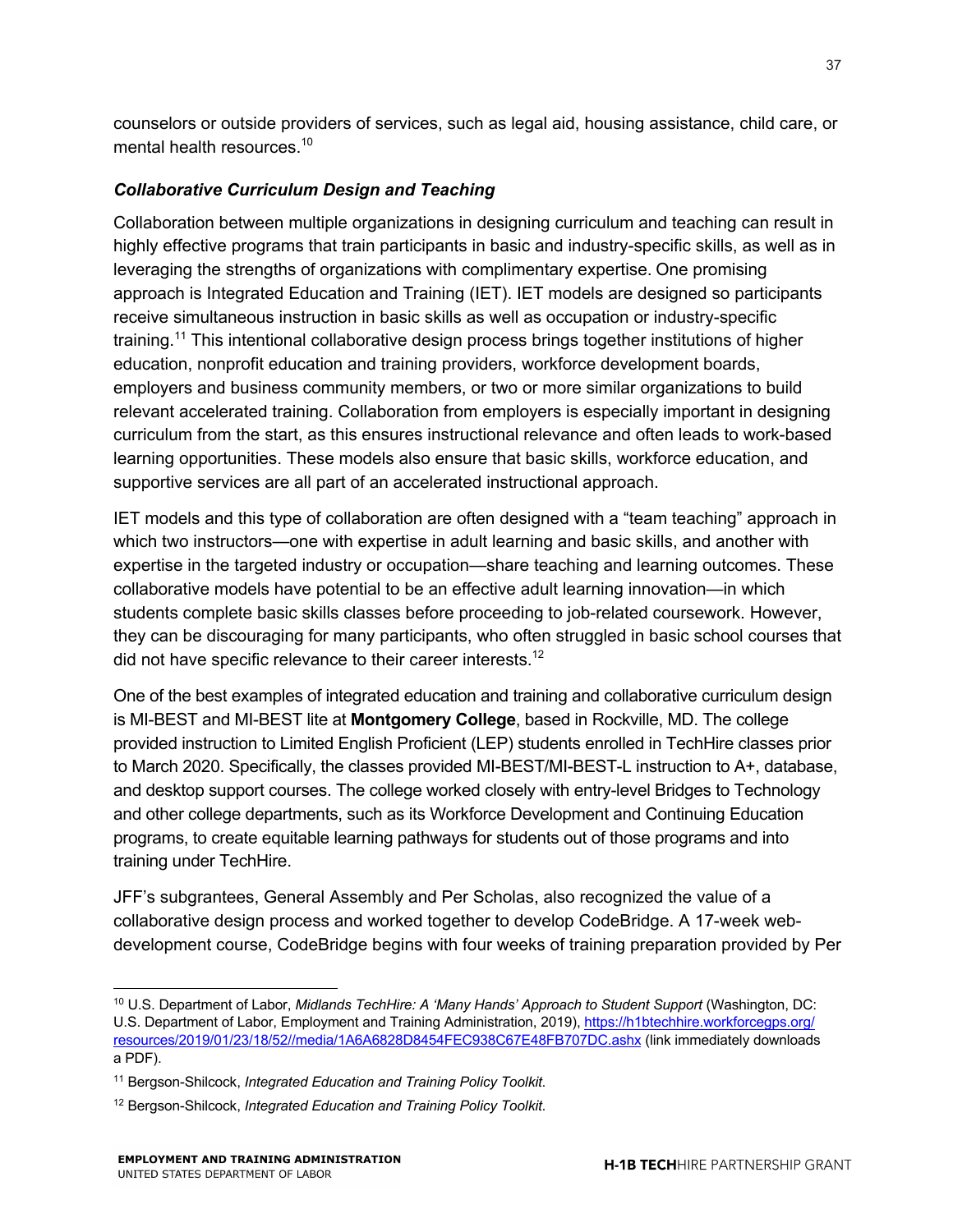Scholas. That is followed by a transitional "bridge week" during which students are prepped for the second part of the program: 12 weeks of rigorous technical coursework and hands-on training provided by General Assembly. The collaborative approach allowed each partner to bring its strengths to the table to support participants in the best way possible *(see the JFF grantee profile on page 39 of this brief for more information)*.

#### *Business Engagement and Employer Partnerships*

Studies of accelerated training programs show that relationships with employers can be critical components of success.<sup>13</sup> Employers can help design coursework to ensure that it is responsive to labor market needs, and the relationships between training providers and employers open up pipelines to job opportunities for program participants.

Lessons learned from the TechHire experience suggest that training programs should prepare participants for an occupation as opposed to simply helping them earn a specific certificate or credential. Employers are looking for candidates who are ready to work, are capable of thriving in the work environment, and have a proven ability to complete key job tasks. Therefore, training programs should be designed to equip students with the competencies they need to perform specific job tasks and then immediately transition them to the job-search process. One way employers could help develop programs to do this is by creating simulations of real-world work experiences that not only help students develop new skills, but may also put them in a good position for jobs with those very same employers.

Employ Milwaukee successfully engaged the business community by drawing on industry feedback to develop a program that provides skills training, hands-on practical experience, employability and job-search skills, as well as wraparound supports and services.

In addition to helping design training and job-preparation programs, business and industry partners could offer internships or other work-based learning opportunities, or participate in mock job interview workshops, which can help hiring managers adjust their idea of qualified IT job candidates while also offering participants an opportunity to practice marketing their unique skills, knowledge, and abilities to employers.<sup>14</sup>

Given the fast pace and targeted nature of short-term training models, including business partners in the design and implementation of programs is crucial to ensuring that offerings align with employers' needs and expectations.

# **Conclusion**

Workforce training providers and other organizations are seeking ways to help young people and others facing multiple barriers to education and employment connect to careers in highgrowth sectors such as IT. Using efficient, tailored, flexible, and innovative strategies that meet

<sup>13</sup> Theresa Anderson et al., *New Evidence on Integrated Career Pathways*.

<sup>14</sup> U.S. Department of Labor, *A Future to Be Proud of.*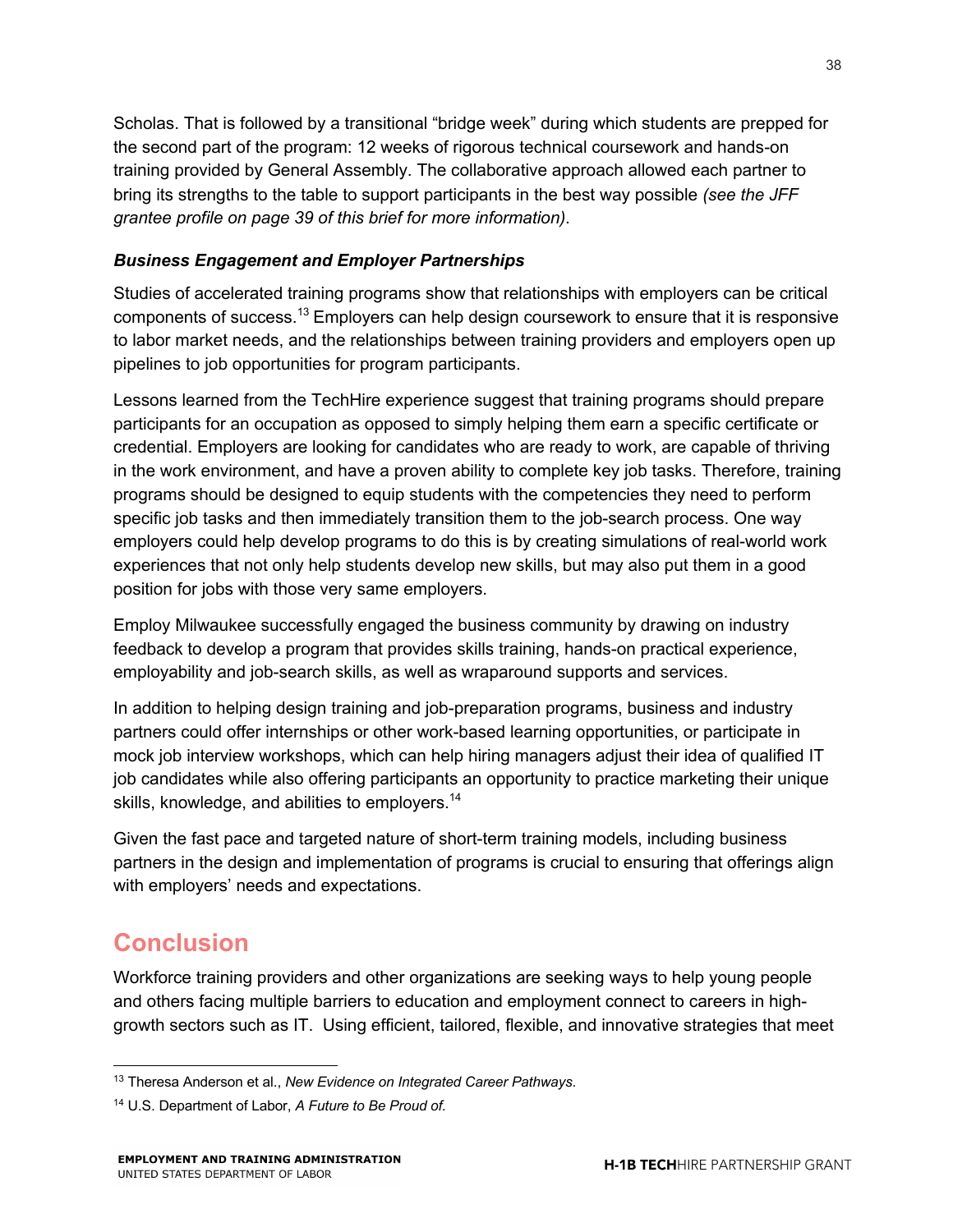participants where they are is critical to addressing labor market gaps and high levels of unemployment. The strategies outlined in this brief demonstrate how these organizations, including community colleges, nonprofits, and workforce boards, can take short-term approaches to helping those disconnected from work prepare for careers and find jobs with opportunities for long-term growth and advancement.

#### **GRANTEE PROFILE**

# **JFF** *Tailoring Short-Term Boot Camp Training to Young People*

With a four-year H-1B TechHire Partnership grant focused on IT, JFF, Per Scholas, and General Assembly established an innovative partnership to offer accelerated boot camp-style IT training to nontraditional jobseekers.<sup>15</sup> During the TechHire grant, the JFF team offered five distinct accelerated training models. Except for incumbent-worker trainings, which were called Career Accelerators, each training model universally targeted young people between the ages of 17 and 29 who had a high school diploma, were unemployed, and had received at least a 10th-grade score on the Test of Adult Basic Education *(see Table 1)*.

| <b>Model Name</b>    | <b>Training Focus and Partnership</b>                                                                         |
|----------------------|---------------------------------------------------------------------------------------------------------------|
| CodeBridge           | Per Scholas / General Assembly partnership<br>Web-development training                                        |
| <b>IT Security</b>   | Per Scholas only<br>Entry-level network security training                                                     |
| Cybersecurity        | Per Scholas only<br>Mid-level network security training                                                       |
| Career Accelerator 1 | General Assembly only<br>Incumbent-worker training<br>Data visualization training<br>ш                        |
| Career Accelerator 2 | Per Scholas / General Assembly partnership<br>Incumbent-worker training<br>Python and data analytics training |

Table 1: JFF, Per Scholas, and General Assembly TechHire IT Training Models

 $15$  Per Scholas is a national nonprofit, with 14 locations around the country, that offers no-cost IT training for lowincome populations. General Assembly is a national training organization, with more than 30 campuses, that offers training in IT, design, data, and business.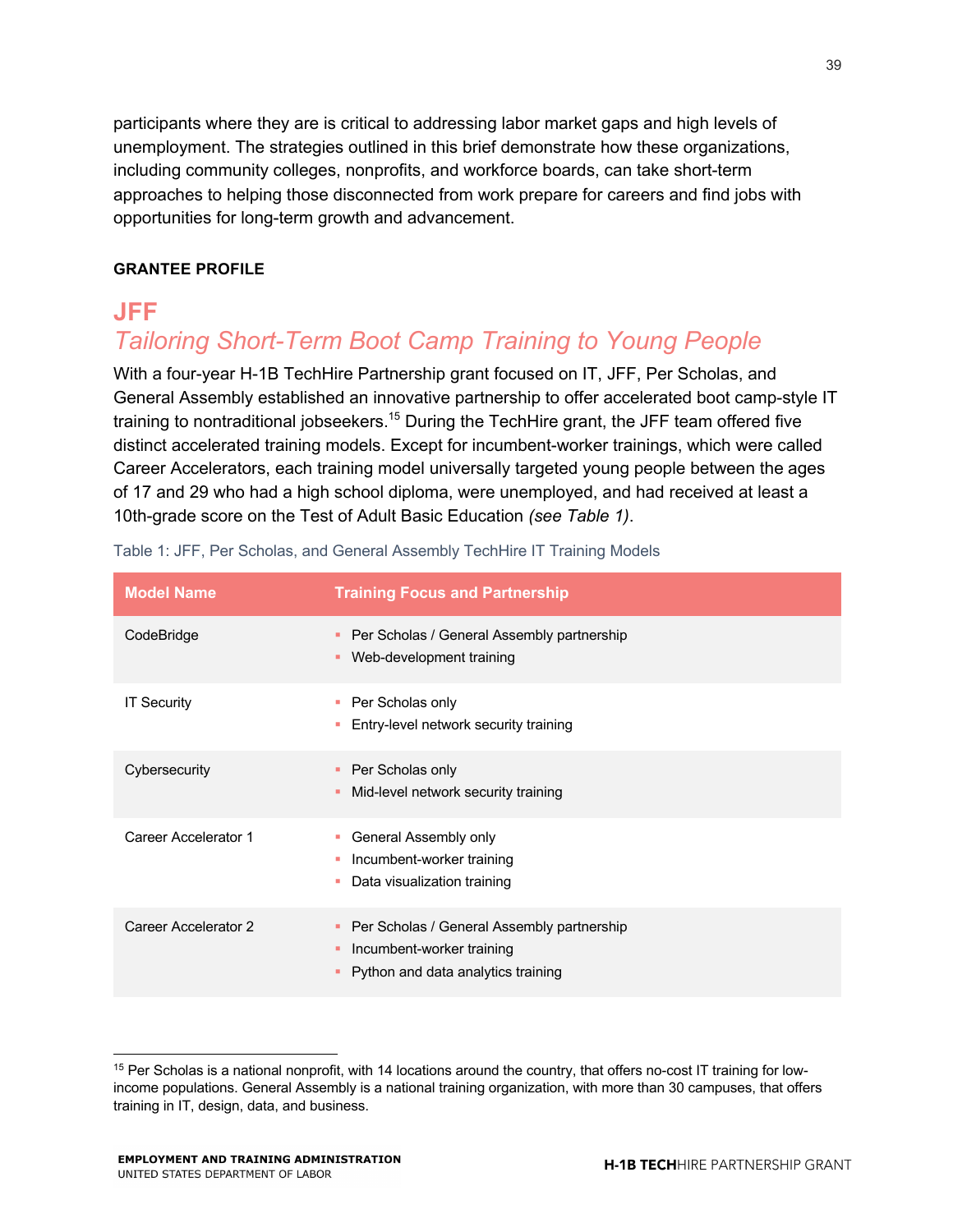#### *Partnership and Co-Design Strategies*

IT is a fast-paced field, so it's imperative for IT workers to continually upskill and reskill in disciplines such as web development and design. Because the need for workers with the most upto-date skills is so high, well-established technology companies often prefer to recruit talent from well-known training programs, which tend to be expensive. This makes it difficult, if not impossible, for young people with limited education and experience to pursue high-paying IT jobs.

To address the lack of IT training opportunities for people from underrepresented populations, JFF partners General Assembly, a well-regarded IT training accelerator, and Per Scholas, a nonprofit known for helping low-income young people prepare for entry-level IT jobs, created a 17-week web-development course called CodeBridge. JFF Project Director Nate Anderson explained that the goal of the TechHire partnership "was to bring these two worlds together—to build a bridge—where we would create high-paying job opportunities for Per Scholas's target population and do so with fidelity to both General Assembly's and Per Scholas's models."

Per Scholas led the first four weeks of CodeBridge, offering coursework that introduced the fundamentals of web development, including HTML, CSS, and Java, and assigning a final project. The fifth week was a "bridge week" focused on readying students for the rigor of General Assembly's curriculum and preparing them for the move to a new program. In the remaining 12 weeks, General Assembly offered rigorous technical coursework and hands-on training to prepare the students for careers in web development.<sup>16</sup>

Reflecting on their partnership, JFF said that Per Scholas and General Assembly's co-design process and strong partnership were key to their success. Here's a look at four best practices that emerged from JFF's TechHire partnership.

#### *Take time to learn about each co-design partner's programmatic strengths and needs.*

Both General Assembly and Per Scholas came to the partnership with a clear idea of what they wanted from it, but it was also important for them to coordinate their recruitment, training, and job-placement efforts. Each program learned from the other, and that dynamic enhanced the value of their coordinated offerings.

For example, Per Scholas' strengths are its understanding of its student population and its ability to support learners during intense boot camp experiences. Through its work with General Assembly, Per Scholas learned how to adapt and prepare students for the rigor and demanding culture of training programs like General Assembly's. For its part, General Assembly's strengths include its understanding of the web-development industry and the IT job market, as well as its ability to quickly prepare students for high-paying web-development careers. Through its work with Per Scholas, General Assembly learned how to successfully incorporate learners from lowincome populations into its culture and training process.

<sup>&</sup>lt;sup>16</sup> For more information on General Assembly's 12-week immersive software engineering program, see https://generalassemb.ly/education/software-engineering-immersive-remote.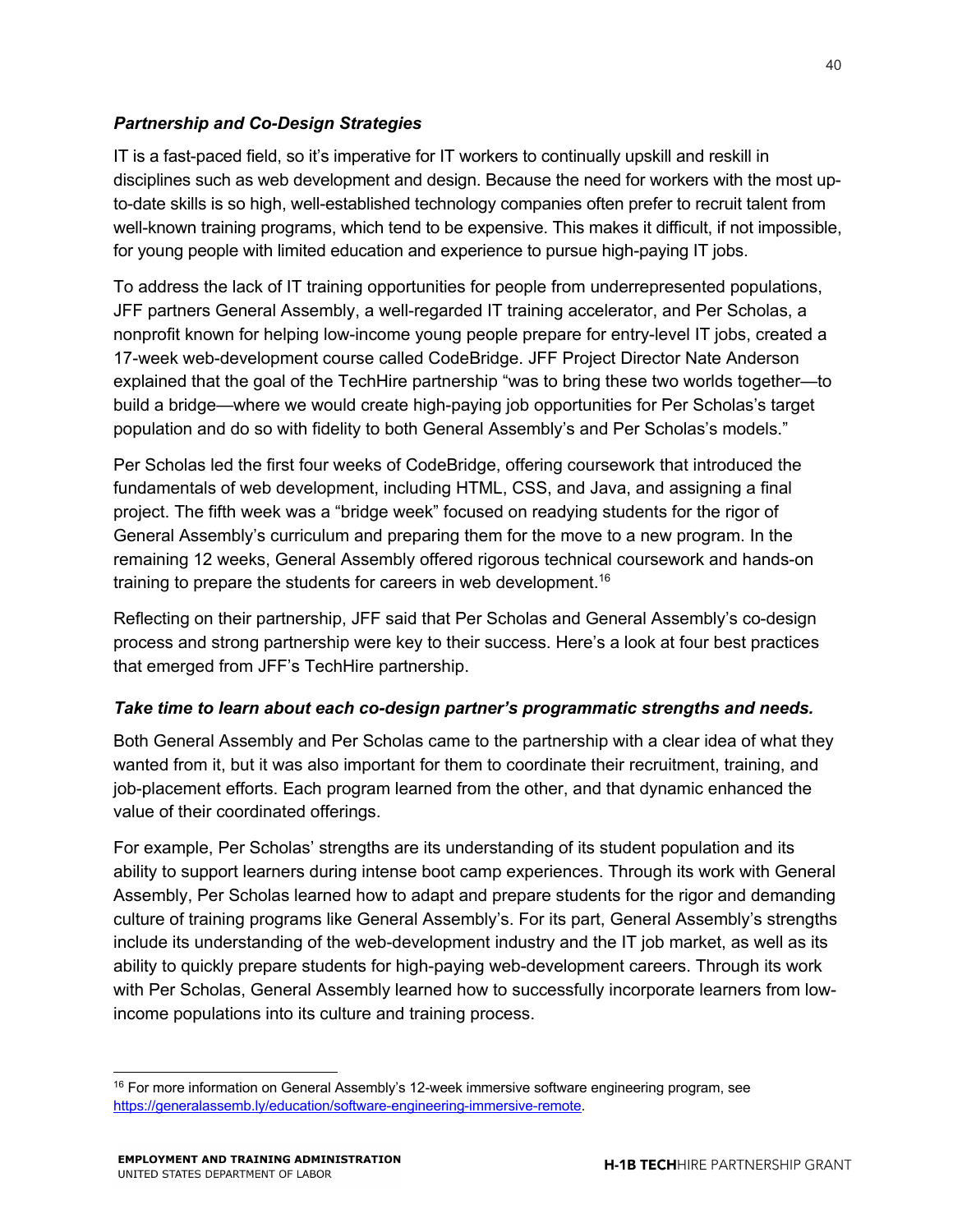#### *Create a co-design work plan and timetable.*

To build a coordinated training offering, General Assembly and Per Scholas engaged in a 12 month co-design process that began before they had secured the TechHire grant. The grant funding helped galvanize the team, enabling them to identify deliverables and set an aggressive timeline for fulfilling their goal of bridging the two programs' efforts and ensuring that students could successfully transition from one to the other, fully prepared for General Assembly's advanced training. General Assembly and Per Scholas leaders who championed the co-design effort held regular meetings during the 12-month design process and for the first two years of the TechHire grant. In their planning discussions, the organizations focused on delegating duties across teams, determining the specifics of the curriculum, and designing bridge-week programming that effectively prepared students for General Assembly's training. Once CodeBridge was up and running, meetings focused on troubleshooting problems that arose and engaging in a process of cultural discovery across the organizations.

#### *Identify and resolve inconsistencies in support services or programmatic approaches.*

The thoughtful co-design process also revealed that the organizations had to address differences in the ways they approached training, student support, and job-placement processes. For example, the partners realized that they had different job-placement practices: Per Scholas took a very hands-on approach to helping students find work, and General Assembly expected students to be more self-directed. For CodeBridge, they created a hybrid approach that included job-placement assessments and interview preparation workshops. They also agreed to take a coordinated approach to student communication: both used the Slack messaging platform to stay in contact with students and identify and resolve problems quickly.<sup>17</sup>

#### *Create mechanisms for gathering student feedback.*

To ensure that their co-designed course was meeting students' needs, General Assembly and Per Scholas built opportunities for participants to provide real-time feedback into the 17-week program. For example, students could share their thoughts in focus groups and in one-on-one meetings during the bridge week. The input from the learners helped the partners sustain and improve CodeBridge by tweaking transitions and other aspects of their approach. For example, the feedback revealed that students needed more support from Per Scholas career coaches and other services during the 12 weeks of General Assembly training. Implementing those supports helped increase retention.

<sup>&</sup>lt;sup>17</sup> Slack is a messaging platform that supports both direct messaging and group chats, and allows users to have conversations in breakout rooms.